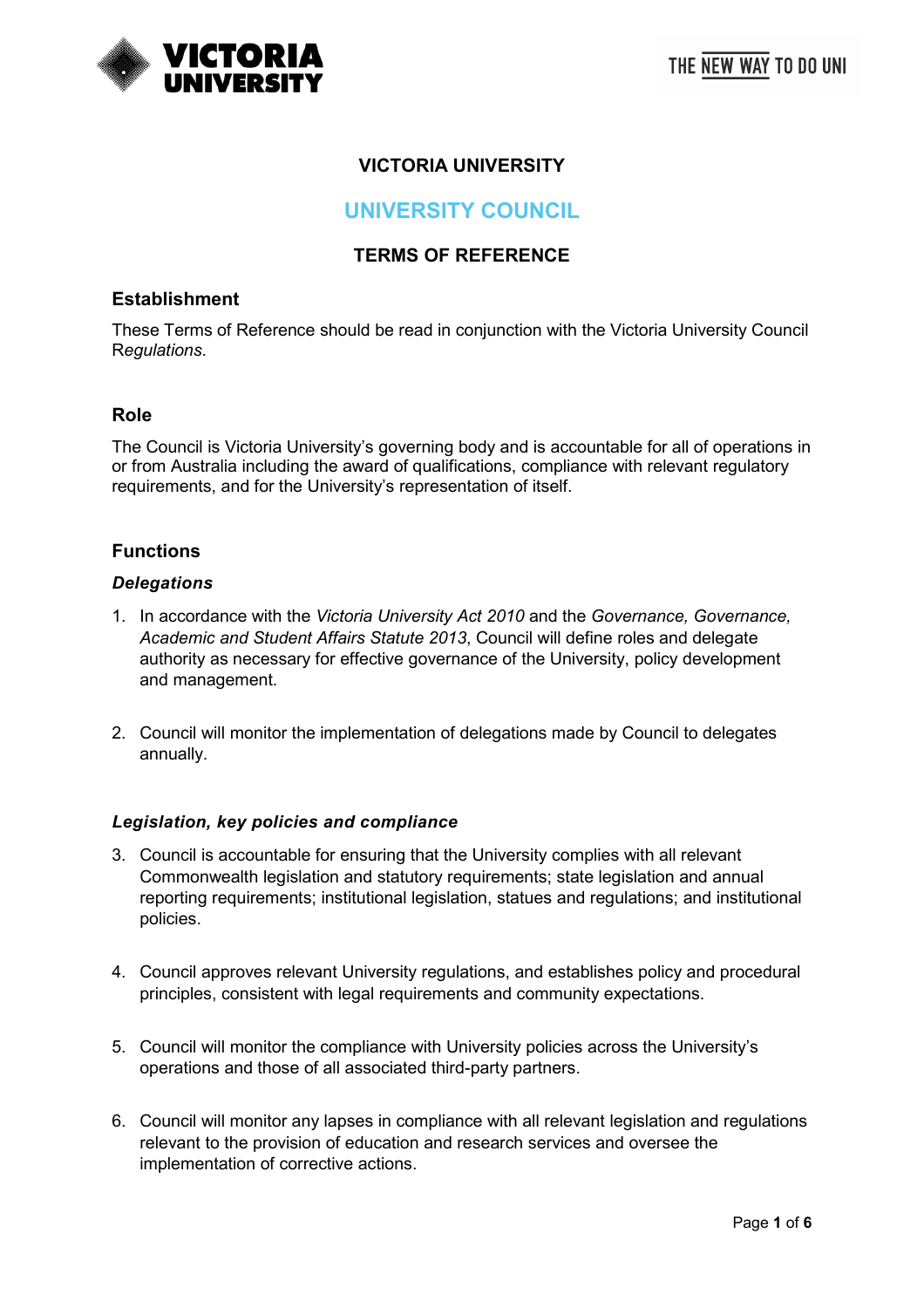7. Council receives regular reports on compliance activities and audits in relation to all operations of the University.

## *Performance review*

- 8. Council will:
	- a. undertake periodic self-assessments of the competence and effectiveness of the Council's operation and performance, including Committees of Council. This will include identification of its future needs in terms of knowledge, skills and expertise in accordance with the *Council Regulation.*
	- b. instigate periodic (at least every seven years) independent reviews of the effectiveness of the University's corporate and academic governance processes in accordance with requirements as set out in the Threshold Standards (Higher Education Standards Framework 2015)
	- c. ensure that the findings of independent reviews are considered appropriately and agreed actions are implemented
	- d. monitor and review the performance of the Vice-Chancellor against agreed criteria.

### *Integrity and accountability*

- 9. Council will:
	- a. ensure it has systems in place to enable transparency and accountability to stakeholders, and the integrity of financial and all other statements and related processes.
	- b. ensure it has robust and effective policy and processes dealing with declaration of interests, identification and management of actual or potential conflict of interests and declaration and maintenance of fit and proper person requirements established under legislation.
	- c. maintain a true record of its business and copies of the minutes of its meetings (with confidential items redacted).
- 10. where necessary Council will appoint independent advisors to provide information and advice to inform decision making and direction setting.

### *Educational environment*

11. Council will ensure an educational environment is maintained within which: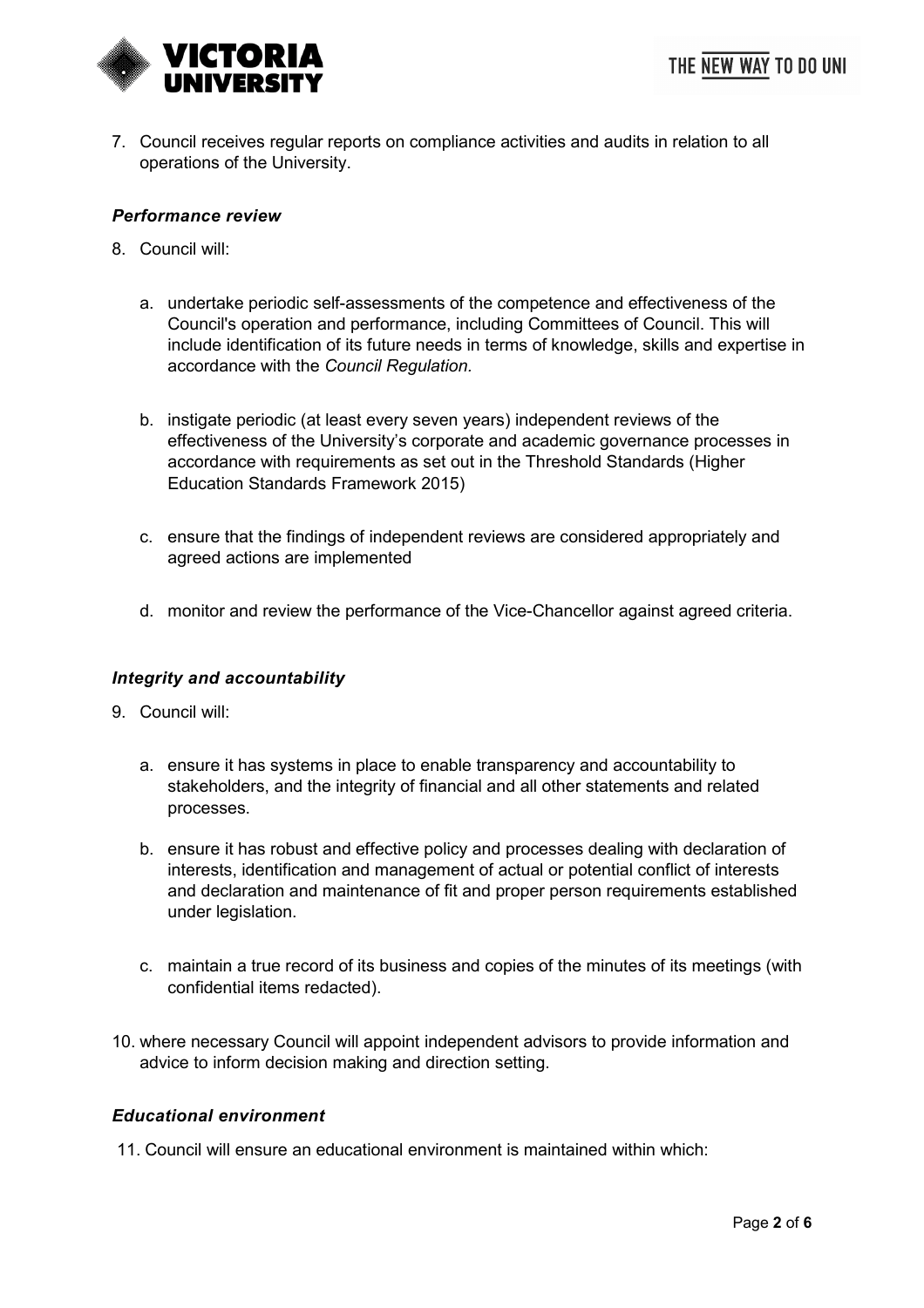

- a. academic freedom and freedom of intellectual inquiry is upheld and protected
- b. the wellbeing of students and staff is fostered
- c. informed decision making by students is supported, and
- d. students have opportunities to participate in the deliberative and decision-making processes of the University.

#### *Strategic and Business Planning*

- 12. Council will approve all strategic decisions as well as the vision, mission and strategic direction of the University, the Strategic Plan, the Annual Budget and business plan, and
- 13. Council will monitor the University's performance against the goals in the Strategic Plan, targets as set in the budget and processes articulated in the business plan.

#### *Financial Performance Accountability*

- 14. Council approves and monitors systems of financial control and accountability, including those relating to controlled entities.<sup>[1](#page-2-0)</sup>
- 15. Council is accountable for ensuring the financial viability of the University and that there is financial capacity to continue to apply sufficient financial and other resources to:
	- a. maintain the University and its business model
	- b. apply sufficient resources to enable the sustainability of the University's educational environment and offerings
	- c. achieve the University's objectives and performance targets, and
	- d. sustain the quality of education being offered.
- 16. Council monitors the financial position, financial performance and cash flows of the University.
- 17. Council ensures that financial reporting is materially accurate and that financial management meets Australian accounting standards.
- 18. Council ensures that effective financial safeguards and controls are operating and that financial statements are audited independently by a qualified auditor against Australian accounting and auditing standards.

<span id="page-2-0"></span> $1$  A controlled entity is one that satisfies the test of control in s.50AA of the Corporations Act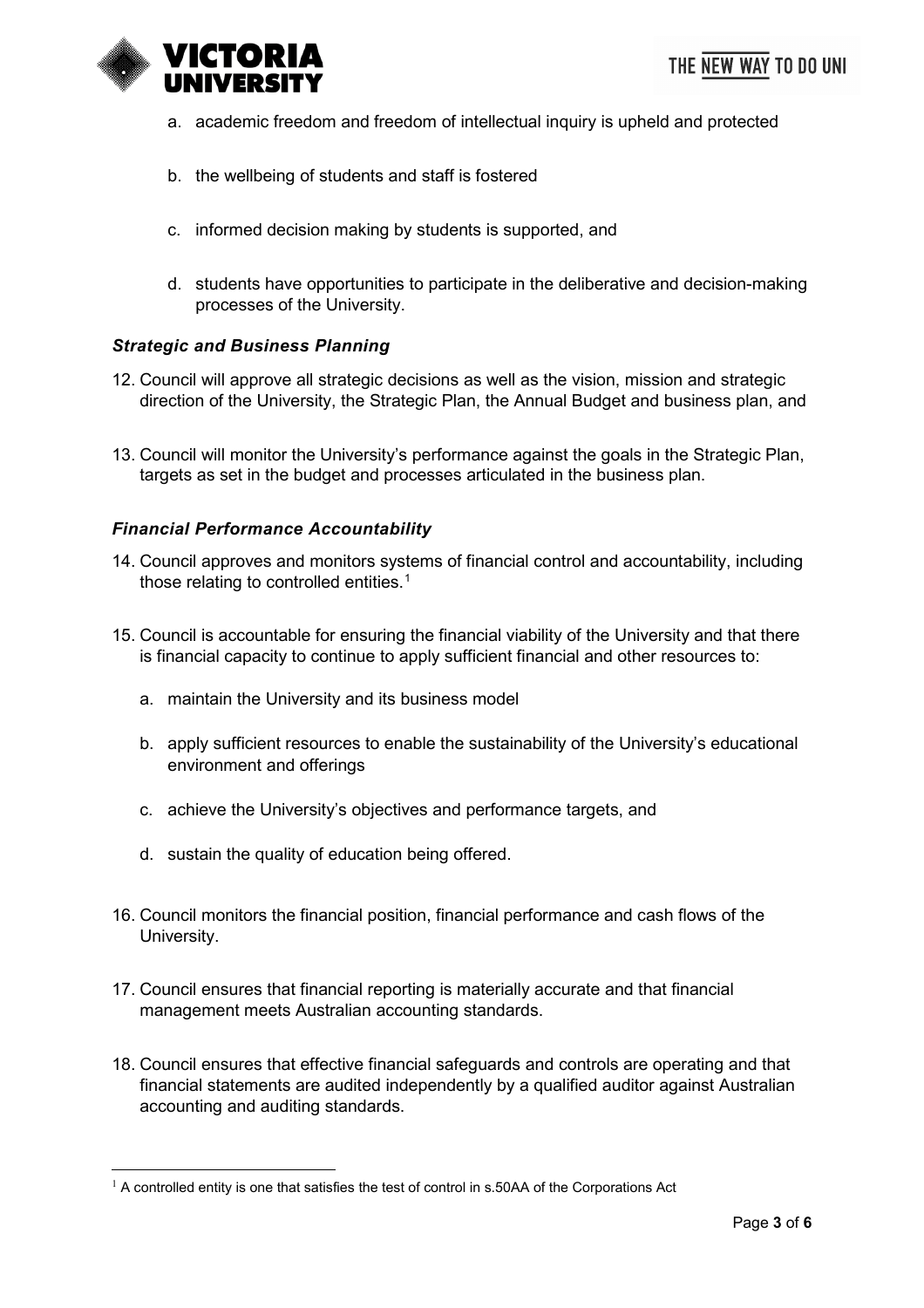

19. Council approves and monitors significant commercial activities of the University, including in accordance with Victorian legislative requirements.

### *Risk management*

- 20. Council will ensure that:
	- a. there is a risk management policy and framework that applies to all of its operations and those of any third party arrangements, which explicitly defines the University's view of risk, risk ratings, risk controls, accountability and responsibility, and processes such as risk identification, rating, monitoring, and reporting.
	- b. risks to its operations, including commercial undertakings, have been identified and material risks are being managed and mitigated effectively, and
	- c. there are credible business continuity plans and adequately resourced financial and tuition safeguards to mitigate risks of disadvantage to students who are unable to progress in a course due to unexpected changes in the University's operations.[2](#page-3-0)

### *Academic activities*

- 21. Council is accountable for, oversees and monitors the academic activities of the University and will ensure that academic activities are governed competently. As required by the *Victoria University Act 2010*, the Council has established an Academic Board as the University's peak academic and education advisory body.
- 22. Among other things, the Council delegates to the Academic Board responsibility for accrediting courses of study and approving academic policies as the peak academic governing body of the University.
- 23. Council will ensure mechanisms for competent academic governance and leadership of education provision and that academic activities are operating according to an institutional academic governance policy framework that is effective in maintaining the quality of education offered.

### *Diversity and Equity*

- 24. Council is committed to social justice, equity and inclusivity, fosters the value of difference and diversity.
- 25. Council seeks to ensure that all students and staff are treated equitably.

<span id="page-3-0"></span> $2$  Unexpected changes include circumstances where the University is unable to provide a course, ceases to operate as a provider of education, loses professional accreditation for a course, or is otherwise not able to offer a course.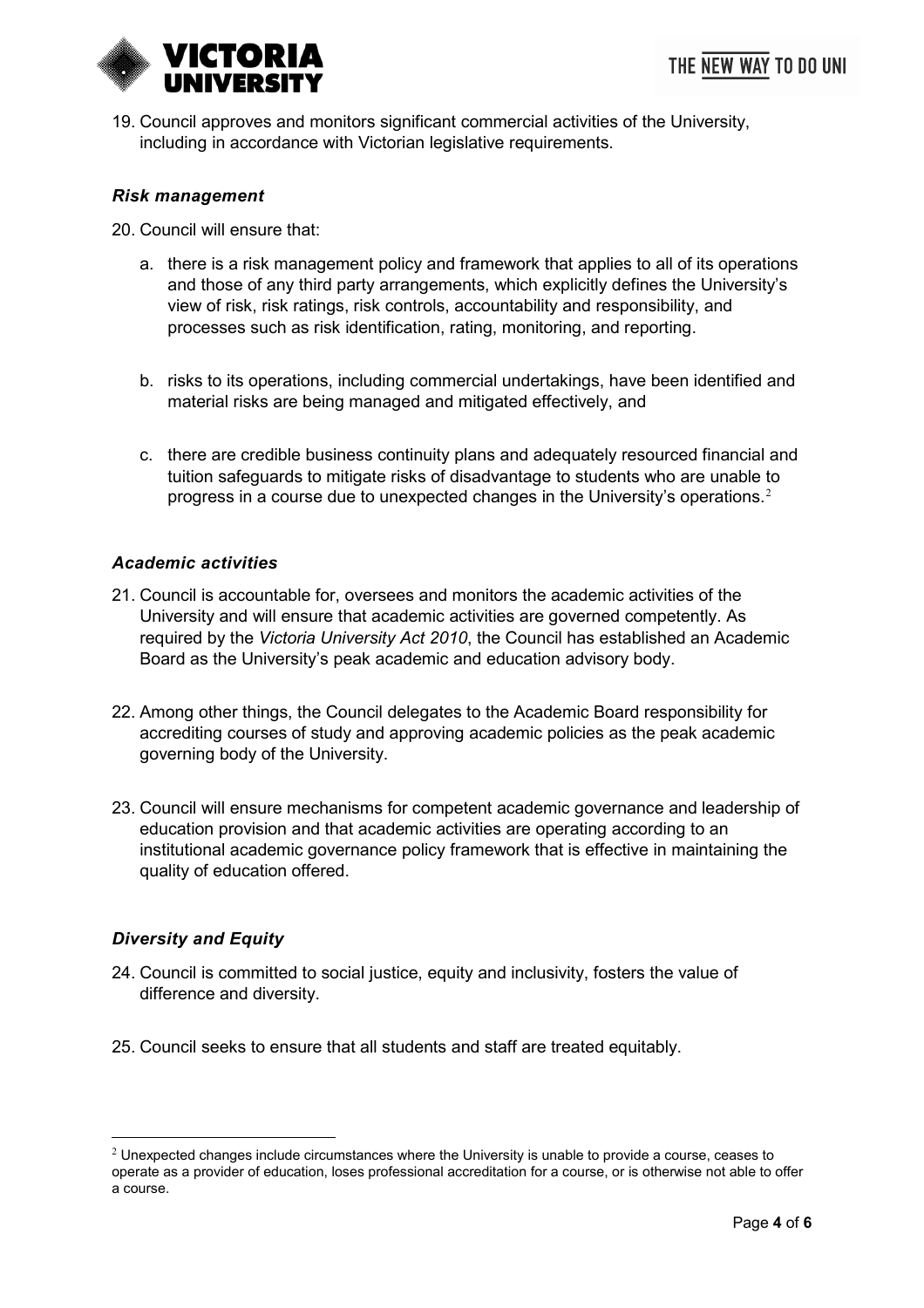

26. Council will ensure that policies and procedures support participation by Aboriginal and Torres Strait Islander peoples and are sensitive to Aboriginal and Torres Strait Islander knowledge and cultures.

## *Legitimate qualifications*

- 27. Council will ensure that policies and procedures are in place to validate the legitimacy and protect the integrity of all qualifications awarded by the University.
- 28. On the recommendation of the Academic Board, the Council confers awards in line with the University's Award Regulations and Regulations relating to the use of the Common Seal.

### *Oversight of formal complaints, allegations of misconduct, breaches of academic or research integrity and critical incidents*

29. Council will monitor the occurrence and nature of formal complaints, allegations of misconduct, breaches of academic or research integrity and critical incidents and any actions implemented to address underlying causes.

#### *Council structures and processes*

- 30. Council will:
	- a. establish a committee structure and formal procedures
	- b. implement annual and ongoing professional development programs for Council members, and
	- c. elect a Chancellor and Deputy Chancellor as outlined in Part 4 of the University Council Regulations*.*

### **Appointments**

- 31. Council will appoint members in accordance with the *Victoria University Act 2010* and as set out in the University Council Regulations.
- 32. Under the provisions of the *Victoria University Act 2010* members appointed to Council will comprise of external members.
- 33. As required under the *Higher Education Standards Framework (2015)* at least two members will be independent as defined under the *Council Regulations* at least two members of Council must be ordinarily resident in Australia.
- 34. Council will appoint the Vice-Chancellor as the chief executive officer.